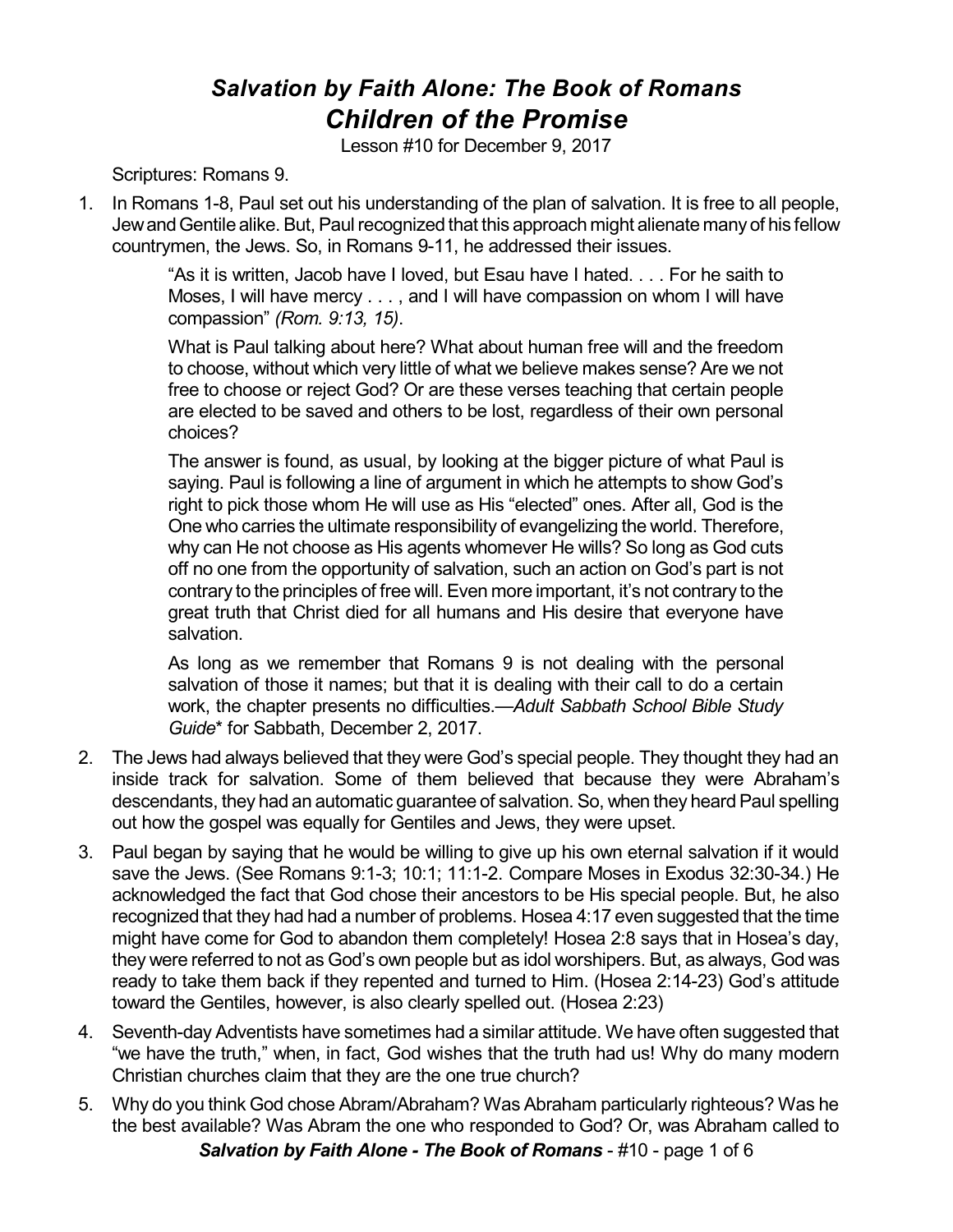do a special work for God–a special mission? What about us? (Romans 8:29-30)

- 6. What is God's "election"? Is that referring to God offering us salvation? Or, is it talking about God choosing us to do a special work for Him? Many Christians especially those in the Calvinistic tradition have believed that this passage is talking about salvation. If that is true, then we are subject to "predestination." *Predestination* means that God has already decided who is going to be saved and who is going to be lost, and there is nothing we can do about it. If that is true, is there any role left for human free choice? Is there any freedom of any kind? Does it matter what we believe? And if you say: "Okay, I will do whatever I want since it doesn't matter," they will respond that that is proof that you have been chosen to be lost!
- 7. But, if this passage is talking about the ones God is calling to do a special work for Him, then, since He is the one responsible for spreading the gospel throughout the universe, He certainly has the right to choose anyone He wants to serve as His agent. Could God have chosen a better method of getting His work done? Wouldn't the angels have done a better job of spreading the gospel than we are doing? Why did God choose to give us this job?
- 8. What does this "calling" or "election" mean? Read Exodus 19:5-6 and 1 Peter 2:9. Notice that God's words about the people of Israel are almost identical with His New Testament words through Peter about the Christian church. But, we must remember that our freedom affects what God can do with us! Without freedom, there is no possibility for love; and God is all about love. (1 John 4:8,16) God cannot force you to love Him and still have freedom.
- 9. What was God's original plan for the Israelites? Weren't they placed at the crossroads of the ancient world so that they could witness for God? Weren't they supposed to be shining lights to all around them? **But, they believed that they had been chosen for special privileges and not for special responsibilities.** How soon did Abraham and his descendants fall short of God's ideal for them? Notice this interesting selection.

If man had kept the law of God, as given to Adam after his fall, preserved in the ark by Noah, and observed by Abraham, there would have been no necessity of the ordinance of circumcision. And if the descendants of Abraham had kept the covenant, which circumcision was a token or pledge of, they would never have gone into idolatry, and been suffered to go down into Egypt, and there would have been no necessity of God's proclaiming his law from Sinai, and engraving it upon tables of stone, and guarding it by definite directions in the judgments and statutes given to Moses.

Moses wrote these judgments and statutes from the mouth of God while he was with him in the mount. If the people of God had obeyed the principles of the ten commandments, there would have been no need of the specific directions given to Moses, which he wrote in a book, relative to their duty to God and to one another. The definite directions which the Lord gave to Moses in regard to the duty of his people to one another, and to the stranger, are the principles of the ten commandments simplified, and given in a definite manner that they need not err.—Ellen G. White, *Spiritual Gifts*,\* vol. 3, 299.2-300.0 (1864); *1SP*\* 264.2- 265.1; *The Signs of the Times*,\* June 17, 1880, par. 2-3. First paragraph: *Patriarchs and Prophets*\* 364.2; second paragraph: compare *Ibid*.\* 364.3; compare *Pamphlet 064*\* p. 19 (1875).

10. Doesn't this passage seem to suggest that even in the earliest generations of Abraham's descendants, they were departing quite some distance from God's original plan? Who did the twelve sons of Jacob marry? Were they being sucked into Canaanite culture and religion? If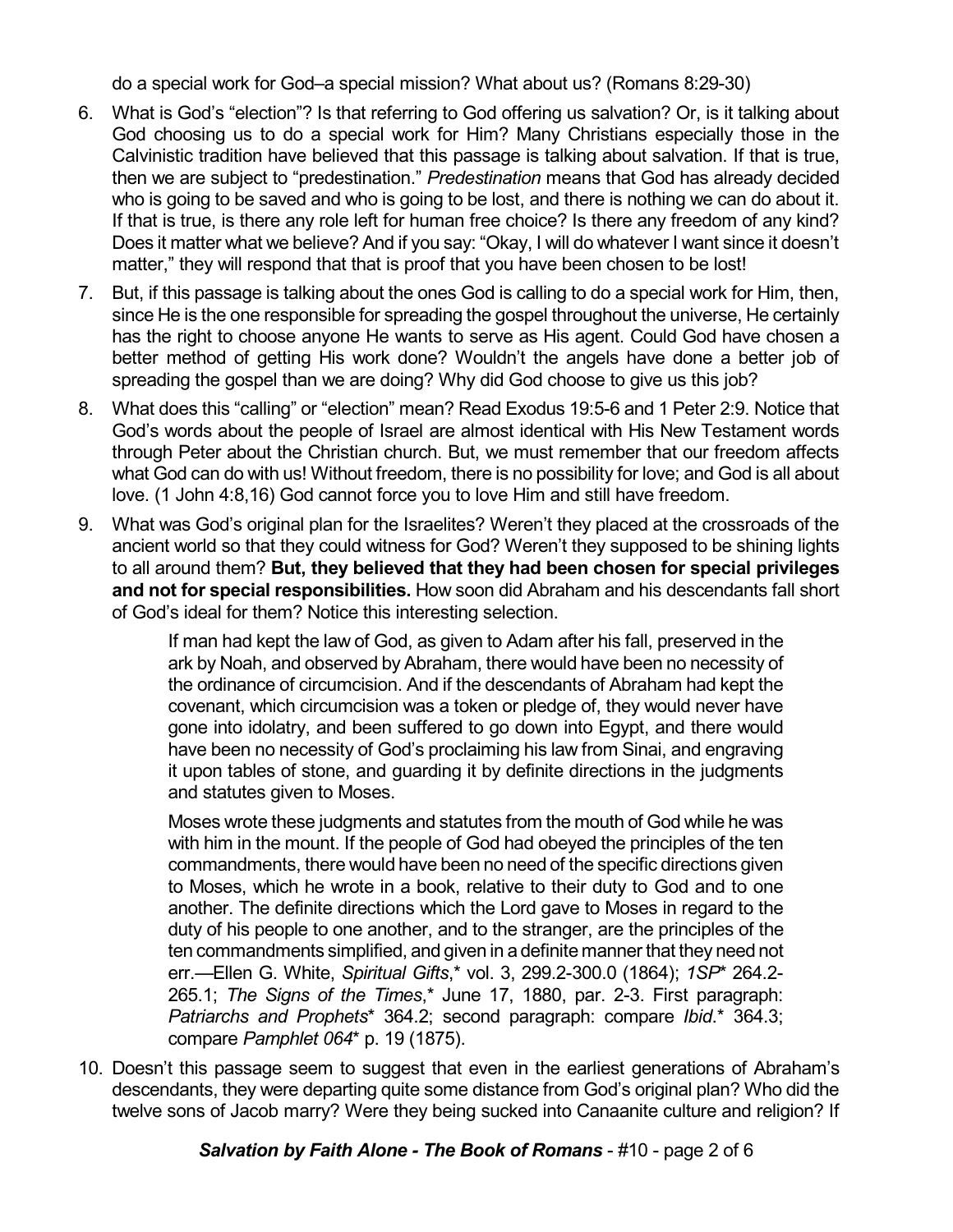God had left them there in Canaan, how long would it have been before they just melted into Canaanite society? If they had remained faithful to God, they would never have been in Egypt! It should not have been necessary for God to give them the Ten Commandments from Mount Sinai! But, weren't they the "elected" ones?

The children of Israel were to occupy all the territory which God appointed them. Those nations that rejected the worship and service of the true God were to be dispossessed. But it was God's purpose that by the revelation of His character through Israel men should be drawn unto Him. To all the world the gospel invitation was to be given. Through the teaching of the sacrificial service Christ was to be uplifted before the nations, and all who would look unto Him should live. All who, like Rahab the Canaanite, and Ruth the Moabitess, turned from idolatry to the worship of the true God, were to unite themselves with His chosen people. As the numbers of Israel increased they were to enlarge their borders, until their kingdom should embrace the world.—Ellen G. White, *Christ's Object Lessons*\* 290.1.

- 11. Read Romans 9:1-12. **Paul was making it very clear that he had a great burden for his fellow Israelites. But, at the same time, he was pointing out that direct descent from Abraham did not make them automatically God's privileged people.** We are not saved by genetics. And he concluded with that challenging phrase, "I loved Jacob ... but I hated Esau"! It is from this verse and the following verses that Calvin and others came up with the idea of predestination.
- 12. But, that is a result of not reading the Scriptures correctly. The verse quoted in Romans 9:13 is found in Malachi 1:2-3. That is not a prediction of how God would treat them in the future; it is a summary of their relationship to Him hundreds of years earlier. Now, it is true that Rebekah was given a prophecy about the two children in her womb; (Genesis 25:19-26) but, that prophecy simply stated that God had chosen Jacob rather than Esau to be the ancestor of His Son. It was a prophecy about the work that God had given them to do–not salvation.
- 13. Did God really hate Esau? What is implied when we say God hates someone? How can a God who is love (1 John 4:8,16) hate anyone? There are many texts in Scripture suggesting that God loves everyone and wants to save everyone. And that would include Esau. So, how are we to read this passage? In scriptural language, *to hate* simply means *to love less*. It is a way of expressing preference for one as opposed to another. (See Genesis 29:31 [*KJV*].) God "hates" anything that damages His children.
- 14. God's response to Jacob and Esau was based on their own behavior and choices. Salvation does not come automatically through genealogy. Clearly, God did not choose as His special agents all the descendants of Abraham through his eight sons. (Genesis 25:1)
- 15. Notice two important facts: 1) Not everyone who was a descendant of Abraham will be saved. And 2) God will not even save all the descendants of Isaac or Jacob. Therefore, salvation is based on a relationship with God–not on heredity. Did the Jews accept this?
- 16. As you consider these facts, are you comfortable with the idea that God is fair to everyone?
- 17. Review the history of God's relationship with human beings from the time of Adam to our day. He chose Adam and Eve, and their descendants ended up in the flood. He chose Noah, and his descendants soon became idol worshipers at the tower of Babel. He chose Abraham and worked with his descendants for almost 2000 years, and they finally crucified God's own Son. He started over again with the Christian church, and it became the little horn of Daniel 7 and 8 and the leopard-like beast of Revelation 13. He worked with the Protestant reformers until *Salvation by Faith Alone - The Book of Romans* - #10 - page 3 of 6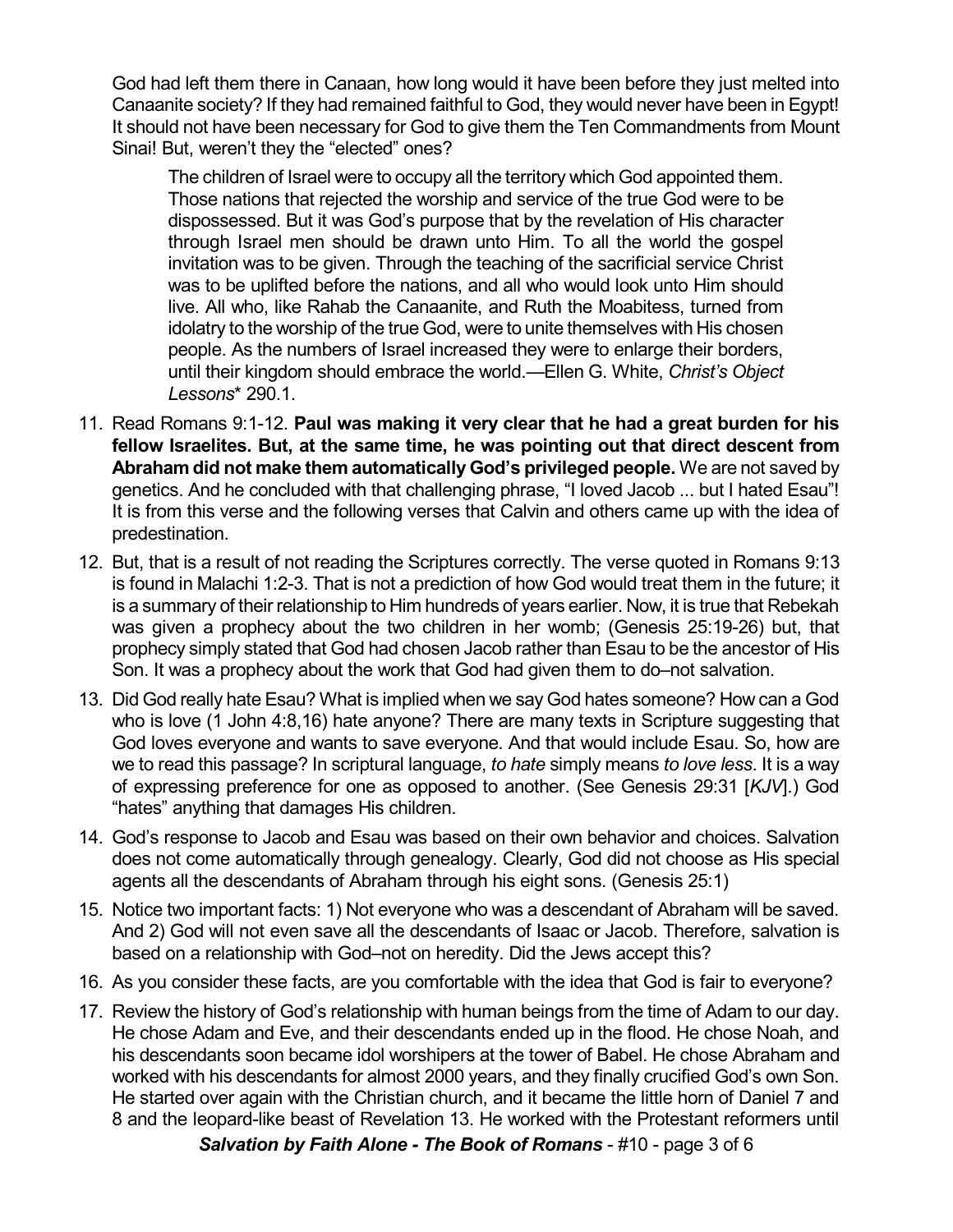their followers became almost as spiritually dead as the church from which they had come. God then chose to work with a small group calling themselves Seventh-day Adventists, and that is where we are. Is it likely that we will accomplish what none of those previous groups have succeeded in doing? This far from the tree of life, shrunken and shriveled as we are, what are the chances that we can be successful against the Devil?

- 18. Read Romans 9:13-18. What impression do you get from reading these verses? Does God seem at least a little bit arbitrary? Are we all just puppets? Doesn't God's desire to save everyone (1 Timothy 2:3-4; Titus 2:11; 2 Peter 3:9) include people like Esau? Haven't we all been chosen to be saved, not lost? (Ephesians 1:4-5; 2 Peter 1:10) Why have human beings as a group generally failed so miserably to follow God's plan for their lives? God has chosen every one of us to be His eternally-saved, elect children. (See Romans 1-8.) Are we going to allow sin to deny us that wonderful heritage?
- 19. In many ways we Adventists are in a position similar to that of the Jews. Haven't we been given a message for the whole world? (Revelation 14:6-12) Are we hiding our lights under a basket? Or, are we letting them shine out to all those around us? Why are we still here almost 2000 years after the life and death of Jesus and 173 years after the Great Disappointment? Are we in this generation just going to pass the job of finishing the gospel to the next generation and not make any more progress than those before us?
- 20. Is there any basis from Scripture or any evidence in God's behavior in more recent times that He regards any race, caste, ethnicity, color, or gender as having any special privilege when it comes to salvation? (Galatians 3:28) What are we doing to reach out to everyone in the world?
- 21. So far in Romans, we have seen that: 1) Romans 1-3 spells out very clearly that we are all sinners. If we are all sinners–and on that basis equally lost–there is not much basis for arguing amongst ourselves about who is better! 2) In Romans 4-8, Paul explained why he believed that salvation is universally available to everyone. None of us can claim an inside track or special privileges.
- 22. Read Romans 9:14-15. Do these verses suggest to you that it is impossible for human beings to understand God? Or, is God telling us through Paul that we may not always understand why He does what He does; but, when we see the larger picture, we will understand? Compare Exodus 9:34-10:1 (*KJV*). How did God actually harden Pharaoh's heart? Did Pharaoh's own choices have anything to do with it? How do we explain the fact that in those three verses it says, "Pharaoh's heart was hardened," "Pharaoh hardened his own heart," and "God hardened his heart"? By rebelling against God's wishes, Pharaoh hardened his own heart, and God brought it about by sending the plagues. Why did God send the plagues on Egypt? Didn't He love the Egyptians also? Was it fair to nearly destroy the entire nation and kill all the firstborn because Pharaoh was so stubborn?
- 23. The crucial point in all this is that as fallen human beings we have such a narrow view of the world, of reality, and of God and how He works in the world. How can we expect to understand all of God's ways when the natural world, everywhere we turn, holds mysteries we can't understand? After all, it was only in the past 171 years that doctors learned it might be a good idea to wash their hands before performing surgery! That's how steeped in ignorance we have been. And who knows, if time should last, what other things will we discover in the future that will reveal just how steeped in ignorance we are today?

Certainly we don't always understand God's ways, but Jesus came to reveal to us what God is like *(John 14:9)*. Why, then, amid all of life's mysteries and

*Salvation by Faith Alone - The Book of Romans* - #10 - page 4 of 6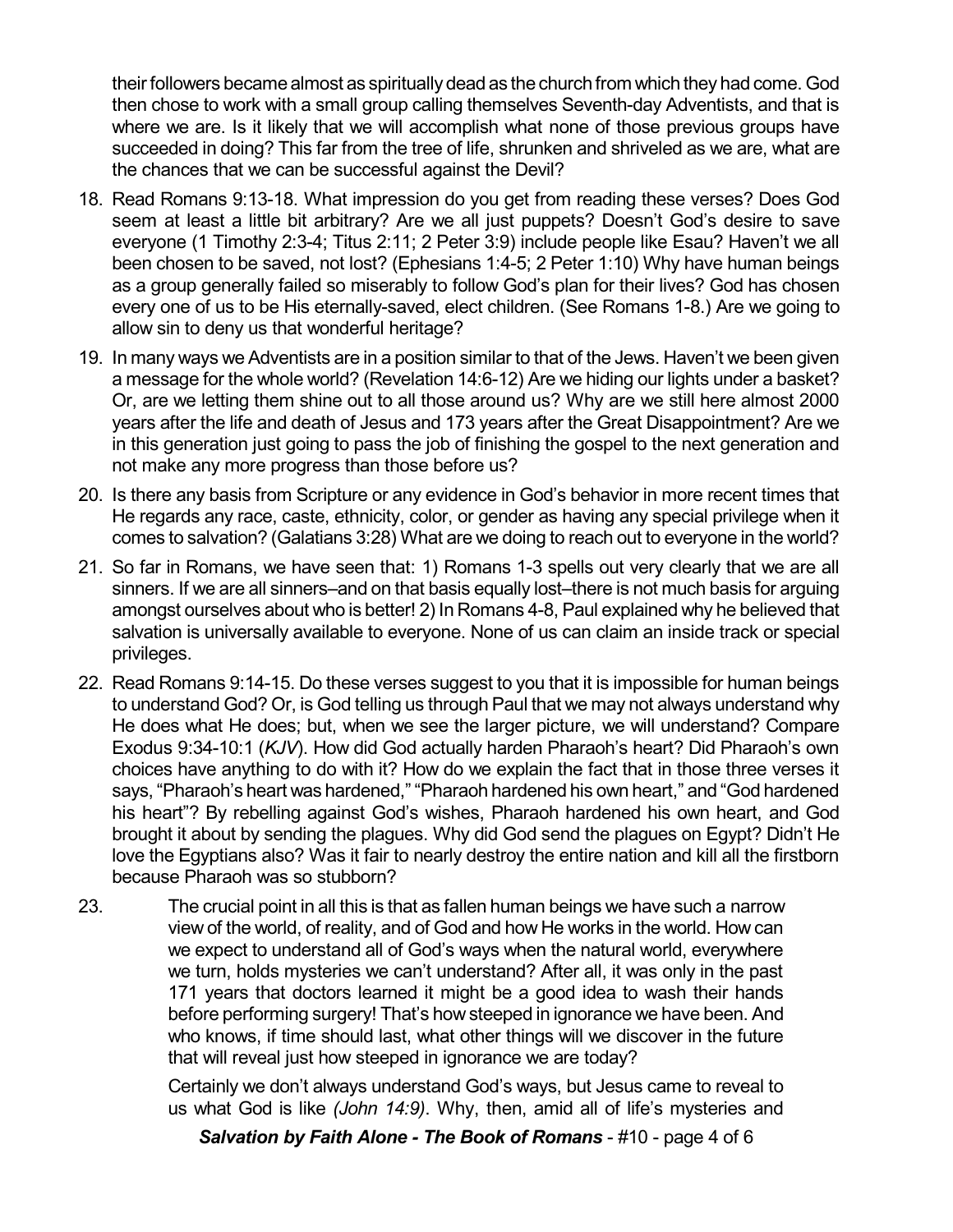unexpected events is it so crucial for us to dwell on the character of Christ and what He has revealed to us about God and His love for us? How can knowing what God's character is like help us to stay faithful amid trials that seem so unjustified and so unfair?—*Adult Sabbath School Bible Study Guide*\* for Tuesday, December 5.

24. What should be our main mission to the world in our day? Isn't Jesus supposed to be our Example? Didn't Jesus come primarily to teach us about the Father? (John 14:9) How well are we doing at correctly representing God to the world?

> The law of Jehovah was burdened with needless exactions and traditions, and God was represented as severe, exacting, revengeful, and arbitrary. He was pictured as one who could take pleasure in the sufferings of his creatures. The very attributes that belonged to the character of Satan, the evil one represented as belonging to the character of God. **Jesus came to teach men of the Father, to correctly represent him before the fallen children of earth. Angels could not fully portray the character of God, but Christ, who was a living impersonation of God, could not fail to accomplish the work. The onlyway in which he could set and keep men right was to make himself visible and familiar to their eyes.**

> **Christ exalted the character of God, attributing to him the praise, and giving to him the credit, of the whole purpose of his own mission on earth,–to set men right through the revelation of God.** In Christ was arrayed before men the paternal grace and the matchless perfections of the Father. In his prayer just before his crucifixion, he declared, "I have manifested thy name." "I have glorified thee on the earth; I have finished the work which thou gavest me to do." **When the object of his mission was attained,–the revelation of God to the world,–the Son of God announced that his work was accomplished, and that the character of the Father was made manifest to men.**—Ellen G. White, *The Signs of the Times*,\* January 20, 1890, par. 6,9. Compare *Manuscript Releases*,\* vol. 18, 359; *RH*\* August 14, 1900; *YI*\* November 21, 1883. [Bold type is added.]

- 25. One of the largest issues raised by Romans 9 is the question of freedom versus foreknowledge. Do you believe that God has foreknowledge? If God is able to knowin advance even our moral choices, does that eliminate the possibility of human freedom?
- 26. How could God so correctly predict the rise and fall of the great empires of the ancient world and what has happened since then all the way to the second coming of Jesus? Did God manipulate things to make them come out the way He wanted them to? Or, could He, somehow, see the future?
- 27. Read Job 1:6; 2:1; and 42:7-8. Was God able to predict in advance the outcome of that experiment? Did God manipulate the results? How did God know that Noah would only need a boat of a certain size and not a whole fleet of larger boats for all the people who would want to get aboard? Is there any evidence that God refused anyone admission to the ark? How do you understand Isaiah 40-55?
- 28. In the New Testament when God performed several miracles to get Peter to go to Cornelius's house and then poured out the Holy Spirit upon Cornelius's family, wasn't that sufficient reason for believing that God was willing to save Gentiles too? Why was that such a difficult thing for

*Salvation by Faith Alone - The Book of Romans* - #10 - page 5 of 6